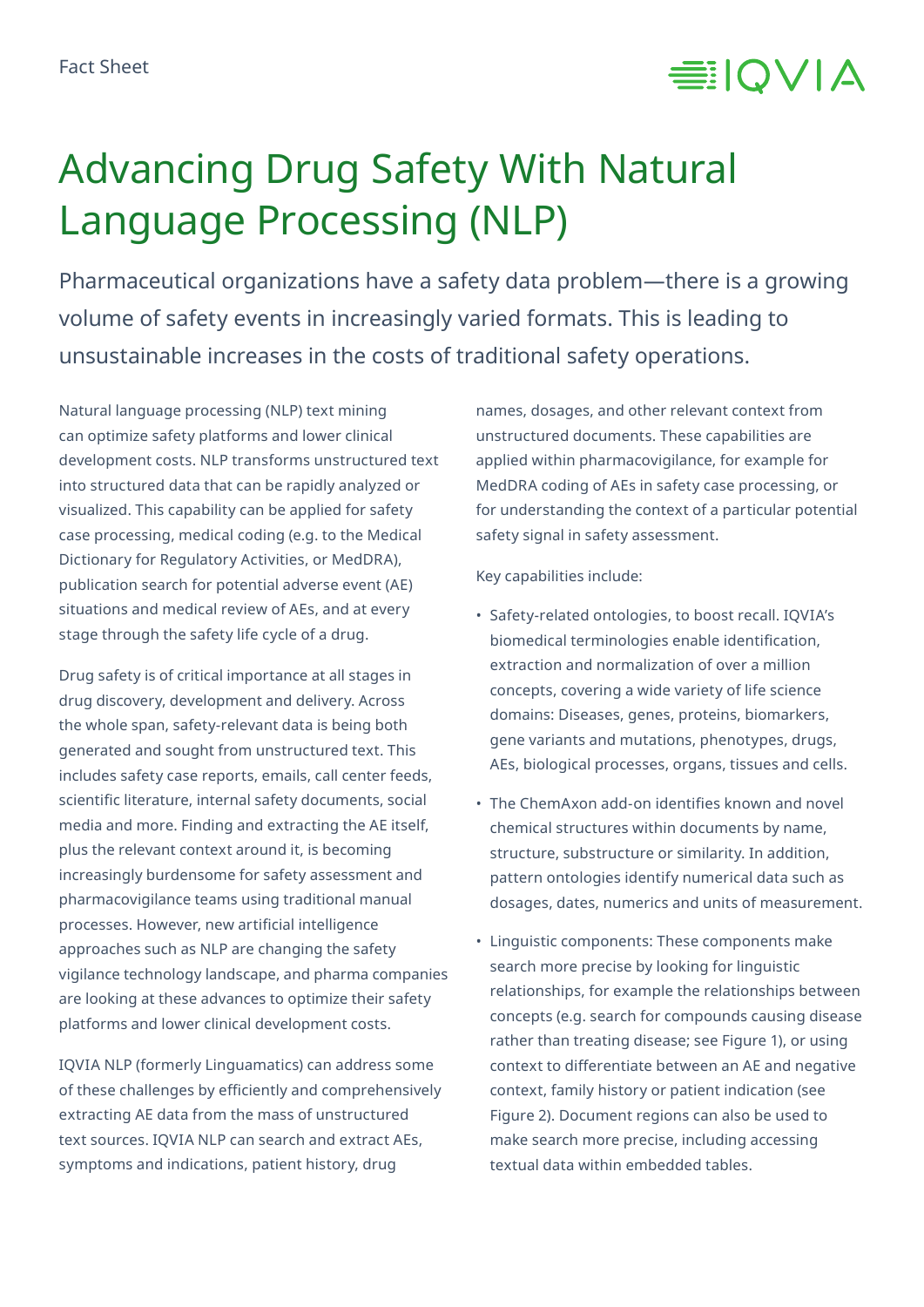**Figure 1: Results From Search In Medline Abstracts Showing Relationships Between A Drug, Nivolumab, With Different Observations**

| Nivolumab $\vee$ induce |         | Pneumonia                              |                | $3 \times 32743367$ | Radiation recall pneumonitis induced by nivolumab in a patient with renal cell carcinoma.                                                                                                                        |
|-------------------------|---------|----------------------------------------|----------------|---------------------|------------------------------------------------------------------------------------------------------------------------------------------------------------------------------------------------------------------|
|                         |         |                                        |                | 28383674            | Nivolumab induced radiation recall pneumonitis after two years of radiotherapy.                                                                                                                                  |
|                         |         |                                        |                | 26723243            | Organizing Pneumonia Induced by Nivolumab in a Patient with Metastatic Melanoma.                                                                                                                                 |
|                         | cause   | <b>Diabetes</b><br>Mellitus.<br>Type 1 | 2 <sub>2</sub> | 31870373            | Combined immune checkpoint inhibitor therapy with nivolumab and ipilimumab causing acute-<br>onset type 1 diabetes mellitus following a single administration: two case reports.                                 |
|                         | improve | Neoplasm<br>Metastasis                 | $2\vee$        | 30334002            | The anti-PD-1 antibody nivolumab improves overall survival in metastatic treatment refractory<br>RCC and is generally tolerable.                                                                                 |
|                         |         |                                        |                | 26874776            | Immune checkpoint inhibition with the anti-CTLA-4 antibody ipilimumab and the anti-PD-1<br>antibodies nivolumab and pembrolizumab has improved survival in metastatic melanoma, lung<br>cancer and renal cancer. |

In these documents, nivolumab is related to pneumonia and diabetes by causal relations, and to metastatic cancer with a "treats" type relationship.

# **Use cases of NLP within drug development**

The following use cases from CSL Behring,

AstraZenenca, Lilly and Agios Pharmaceuticals exemplify the successful application of the IQVIA NLP platform to extract, detect and monitor AEs and safety signals.

#### **CSL BEHRING: NLP TO SUPPORT MEDICAL CODING IN POST-MARKET SAFETY CASE PROCESSING**

Once a drug is on the market, pharma companies need to screen huge volumes of reports for potential AEs from patients in the real world. Within pharmacovigilance workflows, reports are received from many sources—call center feeds, emails, regulatory AE reports and more. These are often in everyday language, and so have to be coded into a standardized format to allow database processing. For the AE, indication, medical history, etc., MedDRA must be used. Most of the coding is manual and time consuming. Only when the verbatim exactly matches a MedDRA term is coding automatic. For example, a verbatim might read: "I really got ill the other day, had a horrible headache and couldn't sleep for two days." "Headache" has an exact match in MedDRA, so can be auto-encoded, but "couldn't sleep" is not a MedDRA term and so has to be manually coded to "sleeplessness." IQVIA worked with CSL Behring to develop an NLP workflow that doubled the level of auto-coding (from only 30% of AEs to over 60%). Use of NLP improved coding consistency, and can reduce risk for case processing and medical evaluation.

### **Figure 2: Biomedical Observations Are Often Found In Free Text That Are Not AEs**

| Context       | #Docs | <b>Hit</b>                                                                                                |
|---------------|-------|-----------------------------------------------------------------------------------------------------------|
| In case of    | 2777  | In case of accidental ingestion, contact a<br>physician immediately                                       |
| treatment of  | 567   | tablets are indicated for the treatment of<br>canine separation anxiety in conjunction with a<br>behavior |
| any           | 170   | use of Paradyne will control any subsequent<br>ear mite infestations.                                     |
| history of    | 136   | or if there is a history of blistering hand<br>eczema, see PRECAUTIONS                                    |
| in case of    | 124   | Consult a physician in case of accidental<br>ingestion by humans.                                         |
| patients with | 119   | In patients with severe renal insufficiency, i.e.,<br>creatinine clearance                                |
| no            | 110   | for 3 treatments), no serious adverse<br>reactions were attributed to the administration<br>$-111$        |

Linguistic patterns can filter out inappropriate contexts.

#### **NLP TO SUPPORT CONTEXTUALIZATION OF SAFETY SIGNALS**

AstraZeneca wanted to understand the potential of a particular safety signal, neutropenia, to translate from preclinical to clinical. Building an understanding of the landscape around drugs causing neutropenia would enable them to build predictive models from preclinical to clinical. However, data on drugs reported to cause neutropenia in humans and model animal species are buried in scientific literature and other textual sources. They used NLP to mine scientific abstracts and clinical trial reports to find evidence of drugs causing the condition, specifically searching for drug and condition in phrase with a suitable verb (looking for causality).